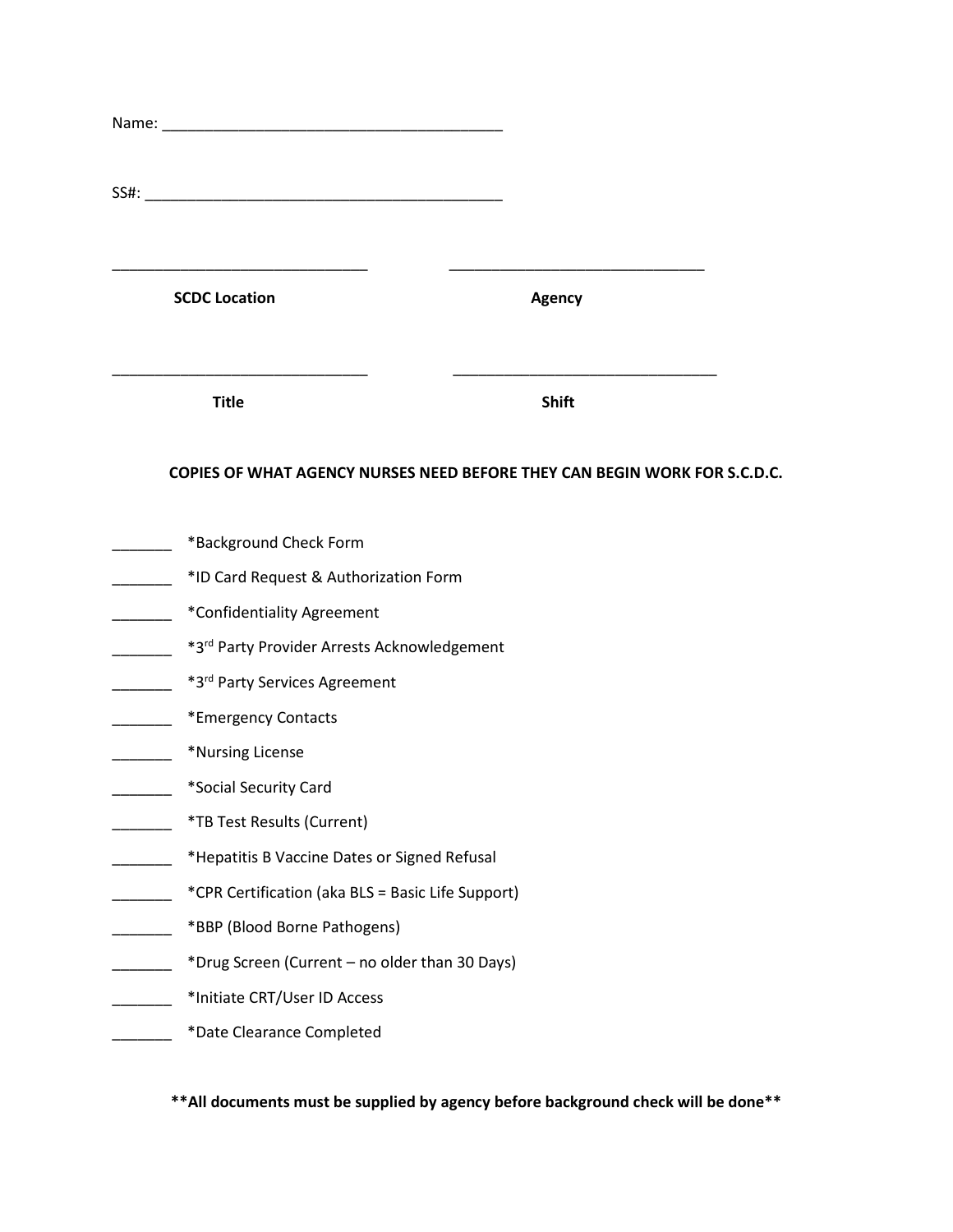#### SOUTH CAROLINA DEPARTMENT OF CORRECTIONS **SERVICE PROVIDER IDENTIFICATION CARD INFORMATION**

| Name:<br>First                                                                                                                                                                                                                                                                                                                                                                                                                                                                                                                                                                                                                                                                                                                                                                                                                                                                                                                                                                                                                                                                          | Middle                                                                            |                                |                          | $SS#$ :                                                                                                                                                                                                                                                                                                                                            |              | <b>SCDC Work Location:</b>               |  | <u> 1990 - Jan Alexandria (</u>                                                                                                                                            |
|-----------------------------------------------------------------------------------------------------------------------------------------------------------------------------------------------------------------------------------------------------------------------------------------------------------------------------------------------------------------------------------------------------------------------------------------------------------------------------------------------------------------------------------------------------------------------------------------------------------------------------------------------------------------------------------------------------------------------------------------------------------------------------------------------------------------------------------------------------------------------------------------------------------------------------------------------------------------------------------------------------------------------------------------------------------------------------------------|-----------------------------------------------------------------------------------|--------------------------------|--------------------------|----------------------------------------------------------------------------------------------------------------------------------------------------------------------------------------------------------------------------------------------------------------------------------------------------------------------------------------------------|--------------|------------------------------------------|--|----------------------------------------------------------------------------------------------------------------------------------------------------------------------------|
|                                                                                                                                                                                                                                                                                                                                                                                                                                                                                                                                                                                                                                                                                                                                                                                                                                                                                                                                                                                                                                                                                         |                                                                                   | Last                           |                          |                                                                                                                                                                                                                                                                                                                                                    |              |                                          |  |                                                                                                                                                                            |
|                                                                                                                                                                                                                                                                                                                                                                                                                                                                                                                                                                                                                                                                                                                                                                                                                                                                                                                                                                                                                                                                                         |                                                                                   |                                |                          | City                                                                                                                                                                                                                                                                                                                                               | <b>State</b> | <b>Zip Code</b>                          |  | County                                                                                                                                                                     |
|                                                                                                                                                                                                                                                                                                                                                                                                                                                                                                                                                                                                                                                                                                                                                                                                                                                                                                                                                                                                                                                                                         |                                                                                   |                                |                          |                                                                                                                                                                                                                                                                                                                                                    |              |                                          |  |                                                                                                                                                                            |
| D.O.B.                                                                                                                                                                                                                                                                                                                                                                                                                                                                                                                                                                                                                                                                                                                                                                                                                                                                                                                                                                                                                                                                                  |                                                                                   |                                |                          |                                                                                                                                                                                                                                                                                                                                                    |              |                                          |  |                                                                                                                                                                            |
|                                                                                                                                                                                                                                                                                                                                                                                                                                                                                                                                                                                                                                                                                                                                                                                                                                                                                                                                                                                                                                                                                         |                                                                                   |                                |                          |                                                                                                                                                                                                                                                                                                                                                    |              | Place of Birth: City                     |  |                                                                                                                                                                            |
|                                                                                                                                                                                                                                                                                                                                                                                                                                                                                                                                                                                                                                                                                                                                                                                                                                                                                                                                                                                                                                                                                         |                                                                                   |                                |                          |                                                                                                                                                                                                                                                                                                                                                    |              |                                          |  | <b>State</b>                                                                                                                                                               |
| Read the following and select either the "Yes" or "No". If you do not respond to any of the questions, it will delay the processing of your application.<br>Have you ever been accused of or been found liable of                                                                                                                                                                                                                                                                                                                                                                                                                                                                                                                                                                                                                                                                                                                                                                                                                                                                       |                                                                                   |                                |                          |                                                                                                                                                                                                                                                                                                                                                    |              |                                          |  |                                                                                                                                                                            |
| sexual abuse/sexual misconduct/sexual harassment or<br>resigned during a pending investigation of a sexual<br>abuse/sexual misconduct/sexual harassment allegation<br>with any previous employer? $(28 \text{ CFR } 115)$                                                                                                                                                                                                                                                                                                                                                                                                                                                                                                                                                                                                                                                                                                                                                                                                                                                               |                                                                                   | <b>YES</b><br>$\Box$           | N <sub>O</sub><br>□      | Examples of crimes, other than minor traffic violations, that must be reported are:<br>Driving under the influence of intoxicating beverages or other drugs; fraudulent or<br>bad checks; disturbing the peace; leaving the scene of an accident. You must list<br>arrest(s) and conviction(s) even if you were pardoned, paroled, had a suspended |              |                                          |  |                                                                                                                                                                            |
| Do you currently have a court ordered restraining order                                                                                                                                                                                                                                                                                                                                                                                                                                                                                                                                                                                                                                                                                                                                                                                                                                                                                                                                                                                                                                 |                                                                                   | <b>YES</b><br>□                | NO.<br>$\Box$            |                                                                                                                                                                                                                                                                                                                                                    |              |                                          |  | sentence/probation or the charges were dropped or dismissed. This information                                                                                              |
| against you with regard to family members or cohabitant?<br>Have you ever been arrested?                                                                                                                                                                                                                                                                                                                                                                                                                                                                                                                                                                                                                                                                                                                                                                                                                                                                                                                                                                                                |                                                                                   | <b>YES</b>                     | NO.                      |                                                                                                                                                                                                                                                                                                                                                    |              |                                          |  | may not disqualify you, but must be listed regardless of date or type of offense. An<br>arrest or being charged with a crime includes being fingerprinted or simply having |
| Have you ever been charged with a crime?                                                                                                                                                                                                                                                                                                                                                                                                                                                                                                                                                                                                                                                                                                                                                                                                                                                                                                                                                                                                                                                |                                                                                   | $\Box$<br><b>YES</b><br>$\Box$ | □<br>N <sub>O</sub><br>□ |                                                                                                                                                                                                                                                                                                                                                    |              |                                          |  | a warrant issued. Regarding disclosure of arrest record, applicants who have<br>received an Order of Expungement from a court of competent jurisdiction are not            |
|                                                                                                                                                                                                                                                                                                                                                                                                                                                                                                                                                                                                                                                                                                                                                                                                                                                                                                                                                                                                                                                                                         |                                                                                   | <b>YES</b>                     | NO.                      | required to list/report such arrests.                                                                                                                                                                                                                                                                                                              |              |                                          |  |                                                                                                                                                                            |
| Have you ever been convicted of a crime?                                                                                                                                                                                                                                                                                                                                                                                                                                                                                                                                                                                                                                                                                                                                                                                                                                                                                                                                                                                                                                                | If you answered "yes" to any of the questions, list information in section below. | П                              | □                        |                                                                                                                                                                                                                                                                                                                                                    |              |                                          |  |                                                                                                                                                                            |
|                                                                                                                                                                                                                                                                                                                                                                                                                                                                                                                                                                                                                                                                                                                                                                                                                                                                                                                                                                                                                                                                                         | Arresting authority &                                                             |                                |                          | <b>Disposition</b>                                                                                                                                                                                                                                                                                                                                 |              | <b>Disposition date</b>                  |  | <b>Convicted</b>                                                                                                                                                           |
| Change(s)                                                                                                                                                                                                                                                                                                                                                                                                                                                                                                                                                                                                                                                                                                                                                                                                                                                                                                                                                                                                                                                                               | location (city & state)                                                           |                                |                          |                                                                                                                                                                                                                                                                                                                                                    |              | (Month/Year)                             |  | $(yes$ or no)                                                                                                                                                              |
|                                                                                                                                                                                                                                                                                                                                                                                                                                                                                                                                                                                                                                                                                                                                                                                                                                                                                                                                                                                                                                                                                         |                                                                                   |                                |                          |                                                                                                                                                                                                                                                                                                                                                    |              |                                          |  |                                                                                                                                                                            |
|                                                                                                                                                                                                                                                                                                                                                                                                                                                                                                                                                                                                                                                                                                                                                                                                                                                                                                                                                                                                                                                                                         |                                                                                   |                                |                          |                                                                                                                                                                                                                                                                                                                                                    |              |                                          |  |                                                                                                                                                                            |
|                                                                                                                                                                                                                                                                                                                                                                                                                                                                                                                                                                                                                                                                                                                                                                                                                                                                                                                                                                                                                                                                                         |                                                                                   |                                |                          |                                                                                                                                                                                                                                                                                                                                                    |              |                                          |  |                                                                                                                                                                            |
| Have you ever been fingerprinted? Yes $\Box$ No $\Box$ If yes, please give approximate date(s) and reason.                                                                                                                                                                                                                                                                                                                                                                                                                                                                                                                                                                                                                                                                                                                                                                                                                                                                                                                                                                              |                                                                                   |                                |                          |                                                                                                                                                                                                                                                                                                                                                    |              |                                          |  |                                                                                                                                                                            |
| Have you ever been an inmate in a SCDC Institution, Federal Institution, or Penal Institution of another jurisdiction? Yes $\Box$ No $\Box$ If yes, charge, dates, where and type of<br>sentence:                                                                                                                                                                                                                                                                                                                                                                                                                                                                                                                                                                                                                                                                                                                                                                                                                                                                                       |                                                                                   |                                |                          |                                                                                                                                                                                                                                                                                                                                                    |              |                                          |  |                                                                                                                                                                            |
| Are you or ANY member of your immediate family related to or have had a close personal relationship with anyone who is currently OR was previously an inmate in a SCDC<br>Institution? This would include spouses, ex-spouses, common-law spouses, mother, father, mother-in-law, father-in-law, brother, brother-in-law, sister, sister-in-law, son, son-<br>in-law, daughter, daughter-in-law, Grandfather, Grandmother, Grandchild, aunt, uncle, cousins, any step-relatives, boyfriend or girlfriend Yes □ No □ If yes, inmate<br>name, relationship, charge, dates, where and type of sentence:                                                                                                                                                                                                                                                                                                                                                                                                                                                                                    |                                                                                   |                                |                          |                                                                                                                                                                                                                                                                                                                                                    |              |                                          |  |                                                                                                                                                                            |
| Are you currently OR have you ever been on an inmate's visitation list at any SCDC facility? Yes $\Box$ No $\Box$ If yes, inmate name and relationship:                                                                                                                                                                                                                                                                                                                                                                                                                                                                                                                                                                                                                                                                                                                                                                                                                                                                                                                                 |                                                                                   |                                |                          |                                                                                                                                                                                                                                                                                                                                                    |              |                                          |  |                                                                                                                                                                            |
| Please give the name and a description of any relationship you have OR have had with ANY inmate currently or previously incarcerated in an SCDC                                                                                                                                                                                                                                                                                                                                                                                                                                                                                                                                                                                                                                                                                                                                                                                                                                                                                                                                         |                                                                                   |                                |                          |                                                                                                                                                                                                                                                                                                                                                    |              |                                          |  |                                                                                                                                                                            |
| institution:                                                                                                                                                                                                                                                                                                                                                                                                                                                                                                                                                                                                                                                                                                                                                                                                                                                                                                                                                                                                                                                                            |                                                                                   |                                |                          |                                                                                                                                                                                                                                                                                                                                                    |              |                                          |  |                                                                                                                                                                            |
| Have you or any member of your family ever been a victim of a crime committed by an inmate who is incarcerated at SCDC OR ever testified in a case involving an inmate<br>incarcerated at SCDC? Yes $\Box$ No $\Box$ If yes, name of inmate, dates, and location of crime/trial:                                                                                                                                                                                                                                                                                                                                                                                                                                                                                                                                                                                                                                                                                                                                                                                                        |                                                                                   |                                |                          |                                                                                                                                                                                                                                                                                                                                                    |              |                                          |  |                                                                                                                                                                            |
|                                                                                                                                                                                                                                                                                                                                                                                                                                                                                                                                                                                                                                                                                                                                                                                                                                                                                                                                                                                                                                                                                         |                                                                                   |                                |                          |                                                                                                                                                                                                                                                                                                                                                    |              |                                          |  |                                                                                                                                                                            |
| I HAVE READ AND UNDERSTAND THE ABOVE AND CERTIFY THE INFORMATION PROVIDED IS CORRECT. I AGREE THAT ANY FALSE STATEMENTS MAY RESULT IN SCDC PROHIBITING MY<br>ENTRANCE INTO ANY FACILITY. I AUTHORIZE SCDC TO UTILIZE THE ABOVE INFORMATION FOR THE PURPOSE OF COMPLETING AN NCIC (NATIONAL CRIME INFORMATION CENTER)<br>BACKGROUND CHECK. I UNDERSTAND THAT FAILURE TO RECEIVE APPROVAL TO WORK AT ANY SCDC FACILITY BASED UPON ANY INFORMATION ABOVE WILL BE COMMUNICATED TO<br>THE FACILITY SUPERVISOR AND WILL REQUIRE MY IMMEDIATE TERMINATION FROM THE SCDC FACILITY. SERVICE PROVIDERS ARE SUBJECT TO RANDOM DRUG TESTING TO BE<br>CONDUCTED BY SCDC, REFUSAL TO TAKE, OR POSITIVE RESULTS OF A RANDOM DRUG TEST WILL RESULT IN IMMEDIATE AND PERMANENT REMOVAL AND BANISHMENT OF THE SERVICE<br>PROVIDER FROM ALL SCDC FACILITIES. ANYONE UNDER THE INFLUENCE OF PRESCRIPTION MEDICATION, TESTING POSITIVE ON A DRUG TEST MUST BE ABLE TO PROVIDE<br>DOCUMENTATION THAT LISTS HIM/HER, AS THE PERSON FOR WHOM THE MEDICATION WAS INTENDED (SCDC POLICIES ADM 11.01 AND GA-03.02) |                                                                                   |                                |                          |                                                                                                                                                                                                                                                                                                                                                    |              |                                          |  |                                                                                                                                                                            |
| Date<br>Note:                                                                                                                                                                                                                                                                                                                                                                                                                                                                                                                                                                                                                                                                                                                                                                                                                                                                                                                                                                                                                                                                           |                                                                                   |                                |                          |                                                                                                                                                                                                                                                                                                                                                    |              | <b>Signature</b>                         |  | Approval of this form only authorizes the individual to work within an SCDC facility. For I.D. card authorization, SCDC Form                                               |
|                                                                                                                                                                                                                                                                                                                                                                                                                                                                                                                                                                                                                                                                                                                                                                                                                                                                                                                                                                                                                                                                                         | 15.20a must be completed and attached.                                            |                                |                          |                                                                                                                                                                                                                                                                                                                                                    |              |                                          |  |                                                                                                                                                                            |
|                                                                                                                                                                                                                                                                                                                                                                                                                                                                                                                                                                                                                                                                                                                                                                                                                                                                                                                                                                                                                                                                                         |                                                                                   |                                |                          |                                                                                                                                                                                                                                                                                                                                                    |              |                                          |  |                                                                                                                                                                            |
| <b>Requesting Supervisor</b>                                                                                                                                                                                                                                                                                                                                                                                                                                                                                                                                                                                                                                                                                                                                                                                                                                                                                                                                                                                                                                                            |                                                                                   |                                |                          |                                                                                                                                                                                                                                                                                                                                                    |              |                                          |  |                                                                                                                                                                            |
|                                                                                                                                                                                                                                                                                                                                                                                                                                                                                                                                                                                                                                                                                                                                                                                                                                                                                                                                                                                                                                                                                         | Approved/Disapproved                                                              |                                |                          |                                                                                                                                                                                                                                                                                                                                                    |              |                                          |  |                                                                                                                                                                            |
|                                                                                                                                                                                                                                                                                                                                                                                                                                                                                                                                                                                                                                                                                                                                                                                                                                                                                                                                                                                                                                                                                         |                                                                                   |                                |                          |                                                                                                                                                                                                                                                                                                                                                    |              | <b>Warden/Division Director/Designee</b> |  |                                                                                                                                                                            |

**Approved/Disapproved**

**Division Director, Human Resources/Designee**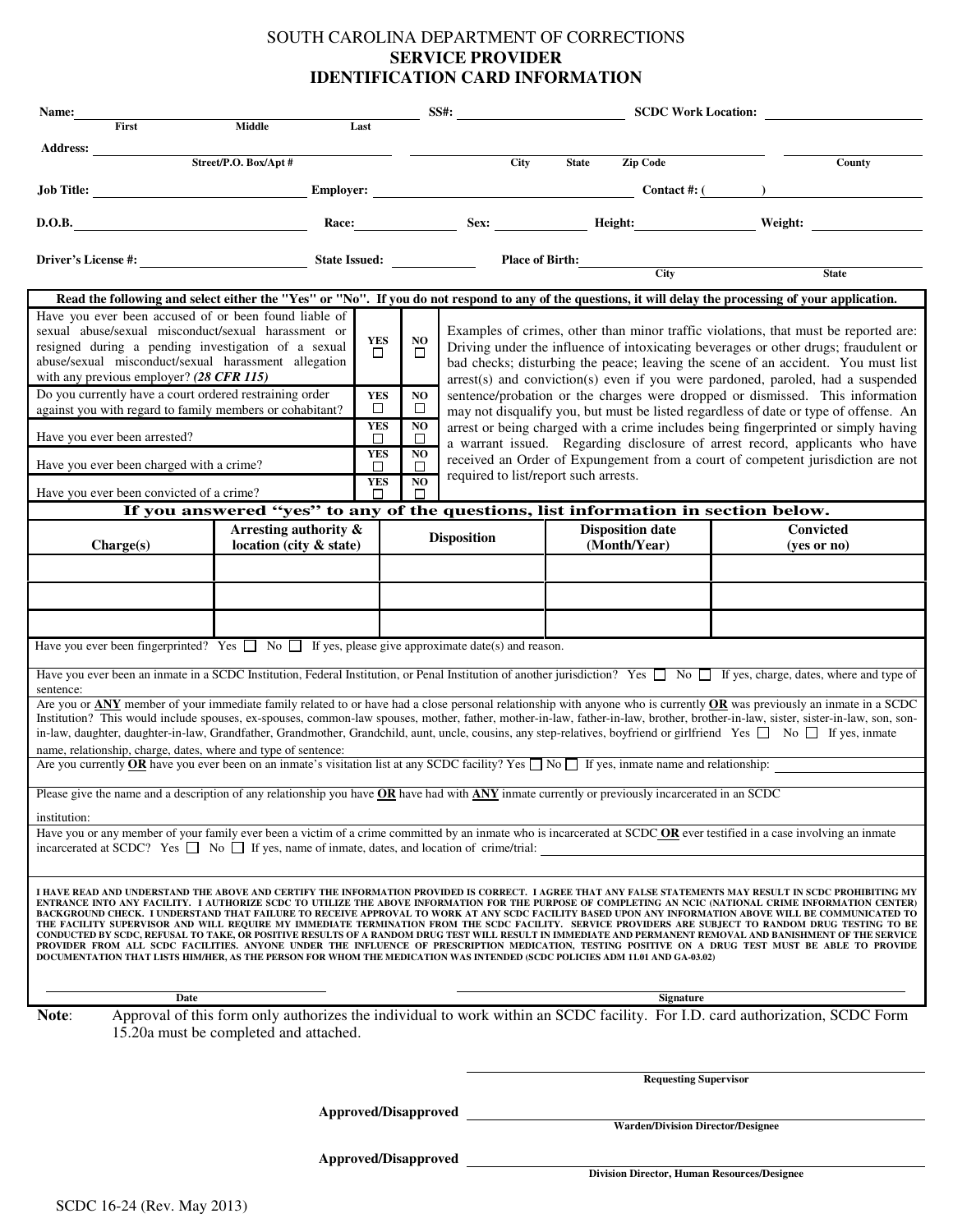#### SOUTH CAROLINA DEPARTMENT OF CORRECTIONS **ID CARD: REPLACEMENT REQUEST & ID AUTHORIZATION**

| <b>Section I:</b>                   |                                                                                                                                                                                                                                                                                                                               | <b>ID Replacement Request or Initial Service Provider ID Authorization</b><br>(Completed by Employee or Service Provider) |                                                                             |                   |                        |                  |
|-------------------------------------|-------------------------------------------------------------------------------------------------------------------------------------------------------------------------------------------------------------------------------------------------------------------------------------------------------------------------------|---------------------------------------------------------------------------------------------------------------------------|-----------------------------------------------------------------------------|-------------------|------------------------|------------------|
| Date:                               |                                                                                                                                                                                                                                                                                                                               |                                                                                                                           | <b>Assigned Location:</b>                                                   |                   | (Division/Institution) |                  |
|                                     |                                                                                                                                                                                                                                                                                                                               |                                                                                                                           |                                                                             |                   |                        |                  |
| Name:<br><b>Please Print:</b> First | Middle                                                                                                                                                                                                                                                                                                                        | Last                                                                                                                      | <b>SS#:</b>                                                                 |                   |                        |                  |
|                                     |                                                                                                                                                                                                                                                                                                                               |                                                                                                                           |                                                                             |                   |                        |                  |
| DOB:                                |                                                                                                                                                                                                                                                                                                                               | Sex:<br>M                                                                                                                 | F                                                                           | Race:             |                        |                  |
| Signature:                          |                                                                                                                                                                                                                                                                                                                               |                                                                                                                           | <b>Type of Card:</b>                                                        | $Emplogee$ $\Box$ |                        | Service Provider |
|                                     | [If] Replacement Card needed Due to (Check only one):                                                                                                                                                                                                                                                                         |                                                                                                                           |                                                                             |                   |                        |                  |
| $\text{Lost}$                       | Stolen   Damaged     Name Change     Appearance Change     Other (Explain)                                                                                                                                                                                                                                                    |                                                                                                                           |                                                                             |                   |                        |                  |
|                                     | For all replacement card requests, the immediate supervisor must sign. For first-time requests to approve a service<br>provider to receive an ID, a Warden, Division Director, or higher authority must sign. For service providers, this<br>form must be sent, along with SCDC 16-24, to the Employment & Recruiting Branch: |                                                                                                                           |                                                                             |                   |                        |                  |
|                                     | Form received/ID Authorized by:                                                                                                                                                                                                                                                                                               |                                                                                                                           | $\frac{1}{\sqrt{2\pi}}$ (Signature and Title) Date: $\frac{1}{\sqrt{2\pi}}$ |                   |                        |                  |
|                                     | Section II-A: Approval for Replacement ID card (Must be completed by Warden/Division Director or Higher Authority)                                                                                                                                                                                                            |                                                                                                                           |                                                                             |                   |                        |                  |
|                                     | Approval is granted to reissue the above cardholder's ID:                                                                                                                                                                                                                                                                     |                                                                                                                           |                                                                             |                   |                        |                  |
| S/                                  |                                                                                                                                                                                                                                                                                                                               |                                                                                                                           |                                                                             | Date: $\angle$    |                        |                  |
|                                     |                                                                                                                                                                                                                                                                                                                               | (Warden, Division Director or Higher Authority)                                                                           |                                                                             |                   |                        |                  |
|                                     | (NOTE: Once completed, form must be forwarded via confidential mail, fax or email to the Central ID Station, Recruiting $\&$<br>Employment. If the ID is being replaced due to damage or due to a change in the employee's name and/or appearance,<br>the original deactivated card needs to accompany this form.)            |                                                                                                                           |                                                                             |                   |                        |                  |
|                                     | Section II-B: Receipt for Fee (if applicable)                                                                                                                                                                                                                                                                                 |                                                                                                                           |                                                                             |                   |                        |                  |
|                                     | Pursuant to SCDC Policy, a required fee has been determined to be paid by the employee/service provider to replace their ID<br>card. A money order or personal check made payable to SCDC was received from the employee in the amount of \$15.00<br>and has been forwarded to the Division of Finance.                       |                                                                                                                           |                                                                             |                   |                        |                  |
|                                     | S/ Warden, Division Director, Deputy Director or Supervisor)                                                                                                                                                                                                                                                                  |                                                                                                                           |                                                                             | Date: $\angle$ /  |                        |                  |
| of Finance.)                        | (NOTE: If a replacement fee has been assessed, the money order or personal check MUST be forwarded to the Division                                                                                                                                                                                                            |                                                                                                                           |                                                                             |                   |                        |                  |
|                                     | Section III: Replacement ID Card (to be completed by Central ID Station)                                                                                                                                                                                                                                                      |                                                                                                                           |                                                                             |                   |                        |                  |
|                                     |                                                                                                                                                                                                                                                                                                                               |                                                                                                                           |                                                                             |                   |                        | Date: $\angle$   |
|                                     | <b>Section IV:</b> Receipt of ID Card                                                                                                                                                                                                                                                                                         |                                                                                                                           |                                                                             |                   |                        |                  |
|                                     |                                                                                                                                                                                                                                                                                                                               |                                                                                                                           |                                                                             |                   |                        |                  |
|                                     |                                                                                                                                                                                                                                                                                                                               |                                                                                                                           |                                                                             |                   |                        |                  |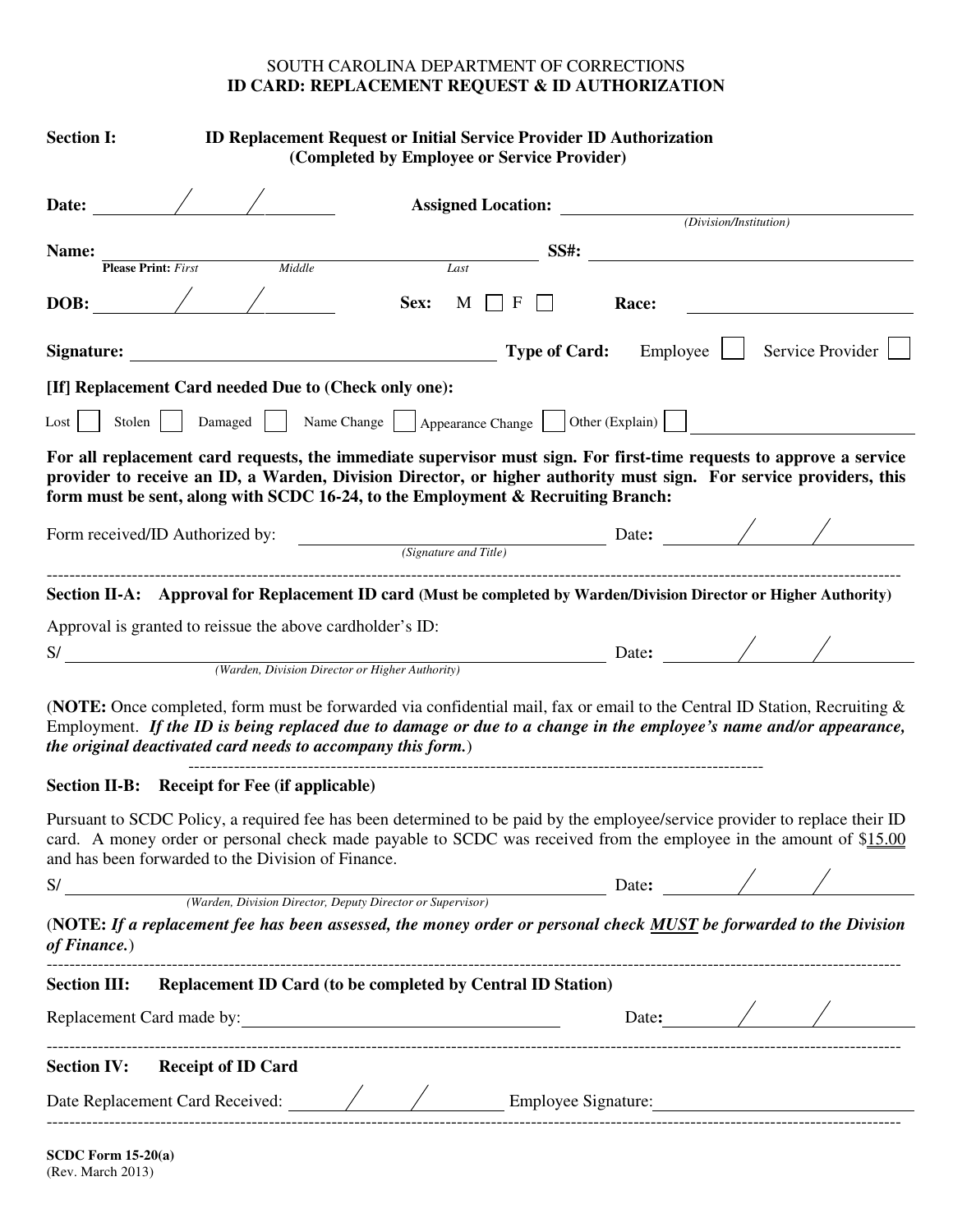## SOUTH CAROLINA DEPARTMENT OF CORRECTIONS **EMERGENCY DATA UPDATE** (front section)

### **EMDI OVEE INFORMATION**

| EMPLOYEE INFORMATION                                                                                                                                                                                                                                                                                                     |                                             |  |
|--------------------------------------------------------------------------------------------------------------------------------------------------------------------------------------------------------------------------------------------------------------------------------------------------------------------------|---------------------------------------------|--|
| NAME:                                                                                                                                                                                                                                                                                                                    |                                             |  |
|                                                                                                                                                                                                                                                                                                                          | (Print)                                     |  |
|                                                                                                                                                                                                                                                                                                                          |                                             |  |
|                                                                                                                                                                                                                                                                                                                          |                                             |  |
|                                                                                                                                                                                                                                                                                                                          |                                             |  |
|                                                                                                                                                                                                                                                                                                                          |                                             |  |
|                                                                                                                                                                                                                                                                                                                          |                                             |  |
| The Universal Name/Address Change Form (SCDC 16-23) must be used to change an address.                                                                                                                                                                                                                                   |                                             |  |
|                                                                                                                                                                                                                                                                                                                          |                                             |  |
|                                                                                                                                                                                                                                                                                                                          |                                             |  |
|                                                                                                                                                                                                                                                                                                                          |                                             |  |
|                                                                                                                                                                                                                                                                                                                          |                                             |  |
| SCDC S-12 (September 2007)                                                                                                                                                                                                                                                                                               |                                             |  |
|                                                                                                                                                                                                                                                                                                                          |                                             |  |
|                                                                                                                                                                                                                                                                                                                          |                                             |  |
|                                                                                                                                                                                                                                                                                                                          | <b>EMERGENCY DATA UPDATE</b> (back section) |  |
| PRIMARY CONTACT                                                                                                                                                                                                                                                                                                          |                                             |  |
|                                                                                                                                                                                                                                                                                                                          |                                             |  |
|                                                                                                                                                                                                                                                                                                                          |                                             |  |
|                                                                                                                                                                                                                                                                                                                          |                                             |  |
| $ZIP:$ $\hspace{0.5cm}$ $\hspace{0.5cm}$ $\hspace{0.5cm}$ $\hspace{0.5cm}$ $\hspace{0.5cm}$ $\hspace{0.5cm}$ $\hspace{0.5cm}$ $\hspace{0.5cm}$ $\hspace{0.5cm}$ $\hspace{0.5cm}$ $\hspace{0.5cm}$ $\hspace{0.5cm}$ $\hspace{0.5cm}$ $\hspace{0.5cm}$ $\hspace{0.5cm}$ $\hspace{0.5cm}$ $\hspace{0.5cm}$ $\hspace{0.5cm}$ |                                             |  |
| ALTERNATE CONTACT                                                                                                                                                                                                                                                                                                        |                                             |  |
|                                                                                                                                                                                                                                                                                                                          |                                             |  |
|                                                                                                                                                                                                                                                                                                                          |                                             |  |
|                                                                                                                                                                                                                                                                                                                          |                                             |  |
|                                                                                                                                                                                                                                                                                                                          |                                             |  |

MEDICAL ALERT (OPTIONAL):

<u> 1980 - Johann Barn, mars ann an t-Amhain an t-Amhain an t-Amhain an t-Amhain an t-Amhain an t-Amhain an t-Amh</u>

EMPLOYEE SIGNATURE

Ţ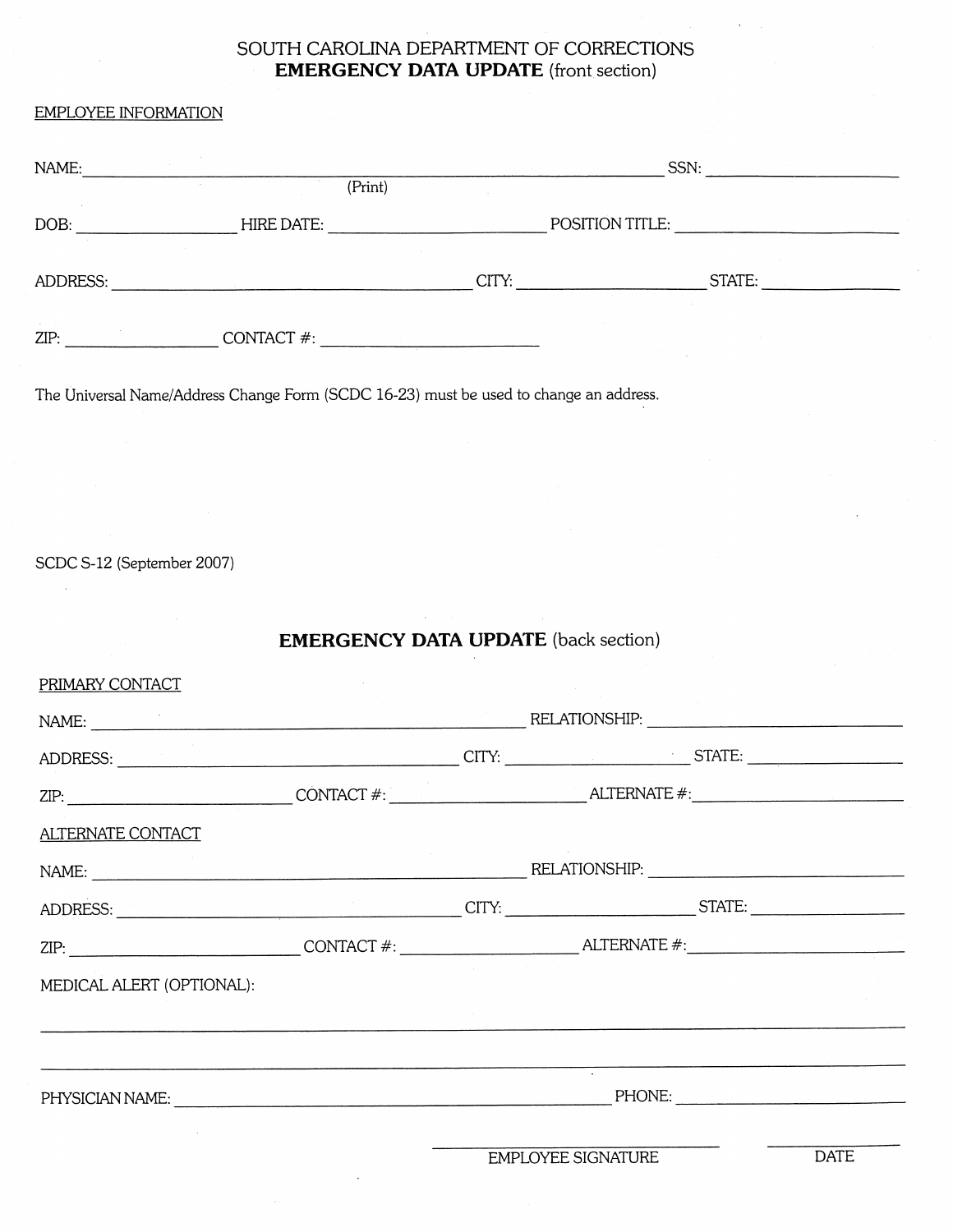#### **SOUTH CAROLINA DEPARTMENT OF CORRECTIONS DIVISION OF HUMAN RESOURCES**

## **Confidentiality Agreement (3rd Party Provider)**

Purpose: To maintain the confidentiality of any and all South Carolina Department of Corrections' (Agency) records, including those accessible through Agency automated systems.

The South Carolina Department of Corrections maintains personal and confidential information regarding many citizens: registered victims and witnesses; visitors and volunteers; current and former inmates; and current and former employees.

As a user of automated systems provided by the South Carolina Department of Corrections:

- $\checkmark$  I understand and agree that I must keep this information confidential and must not disclose it to persons within the Agency who have no job-related need to know, or to persons outside the Agency without proper authorization.
- $\checkmark$  I agree that I will not, at any time, directly or indirectly, orally or in any written or electronic form, disclose any of this confidential information without proper authorization from the Agency.
- $\checkmark$  I also agree that I will not remove any of this confidential information from the Agency without prior, proper authorization from the Agency.
- $\checkmark$  I also agree that if I receive a subpoena, Freedom of Information Act request, or other request for disclosure of any of this confidential information, I will forward that request to the Agency for response.
- $\checkmark$  And, I understand that if I breach this Confidentiality Agreement, my access to Agency automated systems will be terminated immediately and my actions will be reported to management and if necessary, law enforcement.

| <b>USER NAME</b> (Please Print) | <b>USER SIGNATURE</b>    | <b>DATE</b> |
|---------------------------------|--------------------------|-------------|
| WITNESS NAME (Please Print)     | <b>WITNESS SIGNATURE</b> | <b>DATE</b> |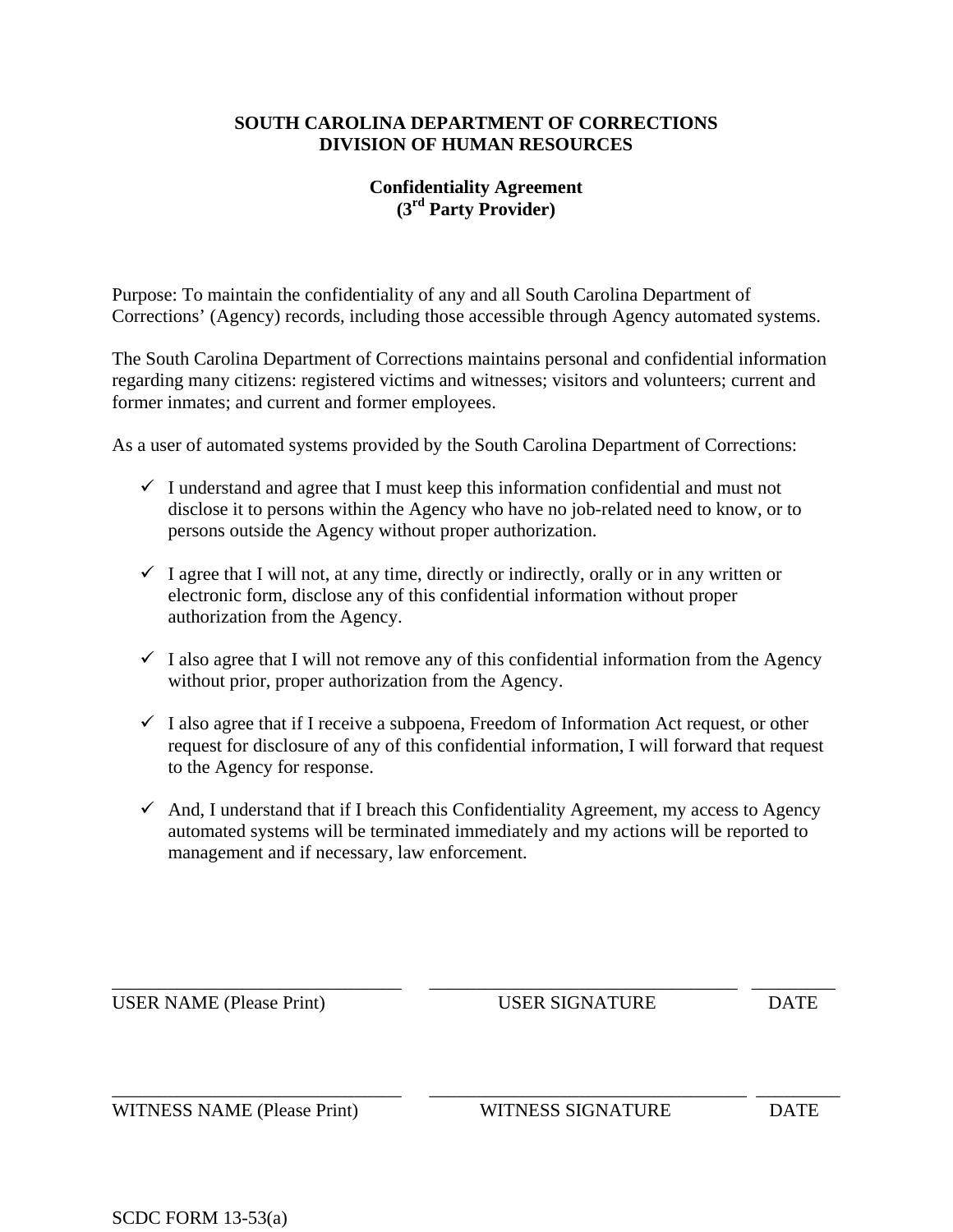#### SOUTH CAROLINA DEPARTMENT OF CORRECTIONS

#### DIVISION OF HUMAN RESOURCES MEMORANDUM

| To:      | Prospective New Employee or 3rd Party Provider        |
|----------|-------------------------------------------------------|
| From:    | Tom M Osmer, Deputy Director of Administration        |
| Subject: | Employee/3rd Party Provider Arrests (Acknowledgement) |

Date:

As a prospective new hire or 3rd party provider, you must understand the policy and procedures as it relates to arrests and the reporting of such arrest. This subject is addressed within policy ADM 11.17-Employee Conduct and ADM-11.04 Employee Corrective Action. These policies read as follows:

#### **ADM 11.17-Employee Conduct**

**4.** Reporting and Arrest, Receipt of Warrant, Conviction, Disposition of Arrest, Restraining Orders and Suspensions of Driver's License; or Default of Student Loans:

**4.1** All employees and 3rd party providers must report any receipt of arrest warrant, indictment, restraining order(s) regarding a family member or co-habitant and the disposition of the arrest warrant (other than minor traffic violations) through their immediate supervisor to the appropriate Warden/Division Director and to the Division of Human Resources.

 All employees and 3rd party providers must accomplish the reporting within twenty-four (24) hours from the date of the arrest warrant or restraining order(s) and/or before physically reporting to work. The disposition of the arrest warrant must also be reported within twenty-four (24) hours. Under no circumstances can an employee or 3rd party provider report to work without prior notification and providing the required information relating to section 4.1 above.

 Employees and 3rd party providers are to accomplish the reporting by first personally calling their immediate supervisor, Warden/Division Director, or have someone call on their behalf to report the arrest warrant or court ordered restraining order. In addition to the above, the employee must complete and submit a SCDC Form 16-69, "Notification of Arrest/Disposition," to the Warden/Division Director and attach a copy of the original arrest warrant, restraining order and the final disposition from the court. Both are to be submitted to the Division Director of Human Resources/designee for review and determination as to whether further action is necessary.

 The Agency may suspend or terminate an employee who is arrested, indicted or convicted for violation of federal or state law for an act which adversely reflects upon his/her suitability for continued employment.

**4.1.1** Failure to report an arrest warrant, and the disposition of an arrest, indictment or restraining order within twenty-four (24) hours as defined above and/or before physically reporting to work will result in corrective action up to and including termination, regardless of the severity.

#### **ADM-11.04 – Employee Corrective Action**

1.4 The Agency may suspend or terminate an employee who is arrested, indicted or convicted for violation of federal or state law for an act which adversely reflects upon his/her suitability for continued employment.

1.5 This policy does not apply to probationary status employees who may be disciplined and terminated, at the discretion of the Agency.

**Please ensure that you have read and understand these policies. If any questions arise after you get to your work site, see your Human Resource Manager and/or immediate supervisor for clarification.** 

> Tom M. Osmer Jr. Deputy Director, Administration

*My signature below indicates I have read this Memorandum and understand the policy and procedures as it relates to arrests and the reporting of such arrests.*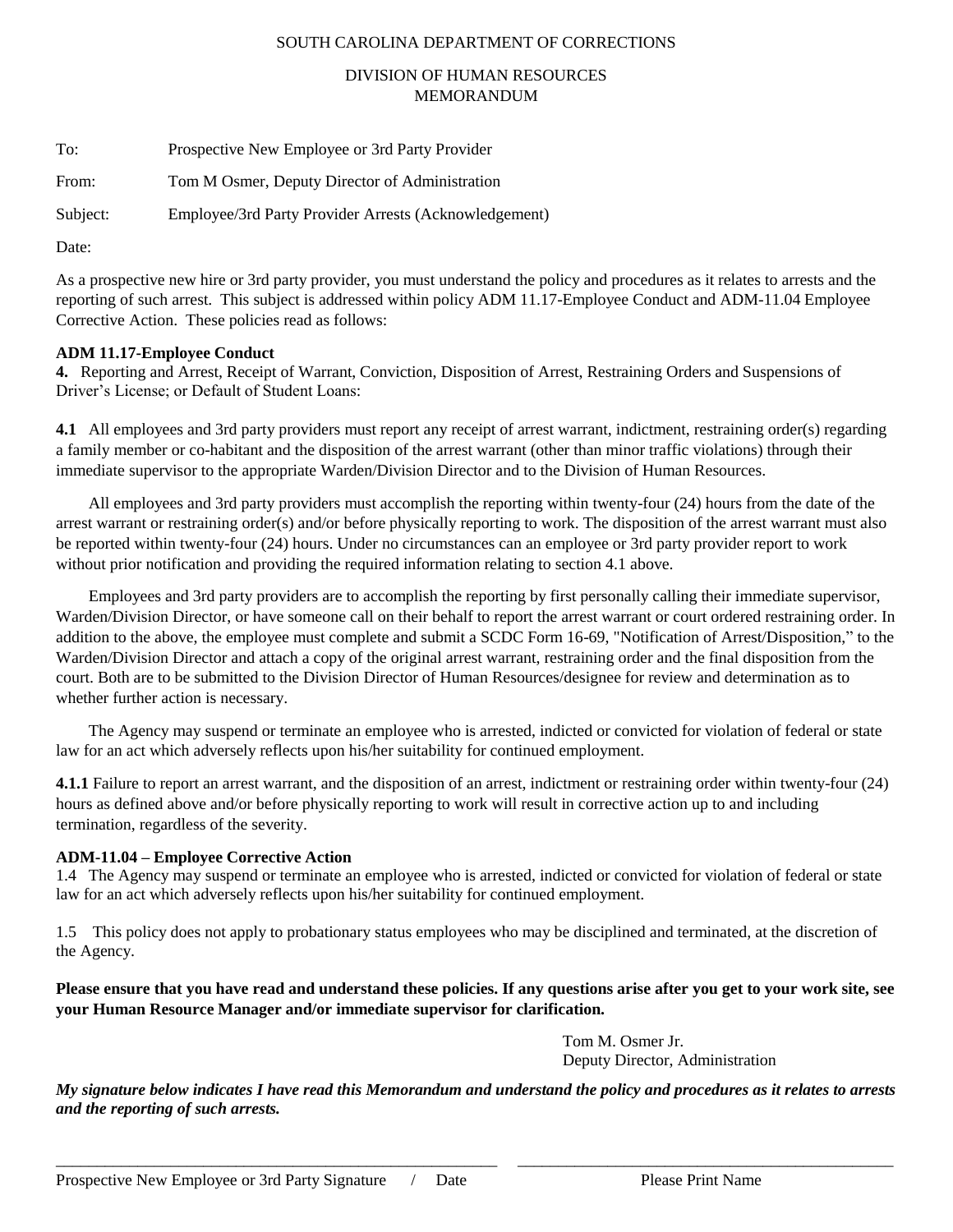## SOUTH CAROLINA DEPARTMENT OF CORRECTIONS Office of General Counsel

## **THIRD PARTY/EXTERN/INTERN SERVICES AGREEMENT**

As a Third Party/Extern/Intern for the South Carolina Department of Corrections (SCDC), you are responsible for notifying the affected staff member within one (1) working day of any arrests other than minor traffic violations.

Third Party/Externs/Interns are responsible for understanding and following SCDC policies and procedures. Third Party/Externs/Interns are also responsible for understanding and following any new policies signed into effect by the Agency Director. There are certain policies and procedures that directly affect the safety, security, and health of the facility, the inmates, the volunteers, the staff, and others. These policies and procedures are addressed during orientation:

- Employee Conduct (ADM-11.17)
- Employee-Inmate Relations (ADM-11.34)
- Staff Sexual Misconduct With Inmates (ADM-11.39)
- Domestic Violence (ADM-17.08)
- DrugFree Workplace Program (GA-03.02)
- Social Networking (GA-06.03)
- IT Security (GA-06.05 RESTRICTED Policy)
- Prevention, Detection, And Response To Sexual Abuse//Sexual Harassment (PREA) (OP-21.12)
- Emergency Management (OP-22.54 RESTRICTED Policy)
- Effective Communications: Deafness Sensitivity (Video)
- Divisional Orientation (Prepared by Division)

At a minimum, all Third Party/Externs/Interns should be familiar with these policies/procedures. Before signing this agreement, you should have read these policies/procedures and agree to abide by any guidelines that affect your service.

I agree and understand that the Prison Rape Elimination Act (PREA) is a federal law that prohibits and seeks to eliminate sexual assaults and sexual misconduct in SCDC correctional institutions. Further, that SCDC has a zero tolerance for sexual assault or abuse of any person or sexual relationships between staff, volunteers, and offenders. I have also been informed of how to report such incidents.

Print Name Signature of Third Party/Extern/Intern Date \_ SCDC Official Providing Orientation Signature/Date Institution/ Division/Office Of: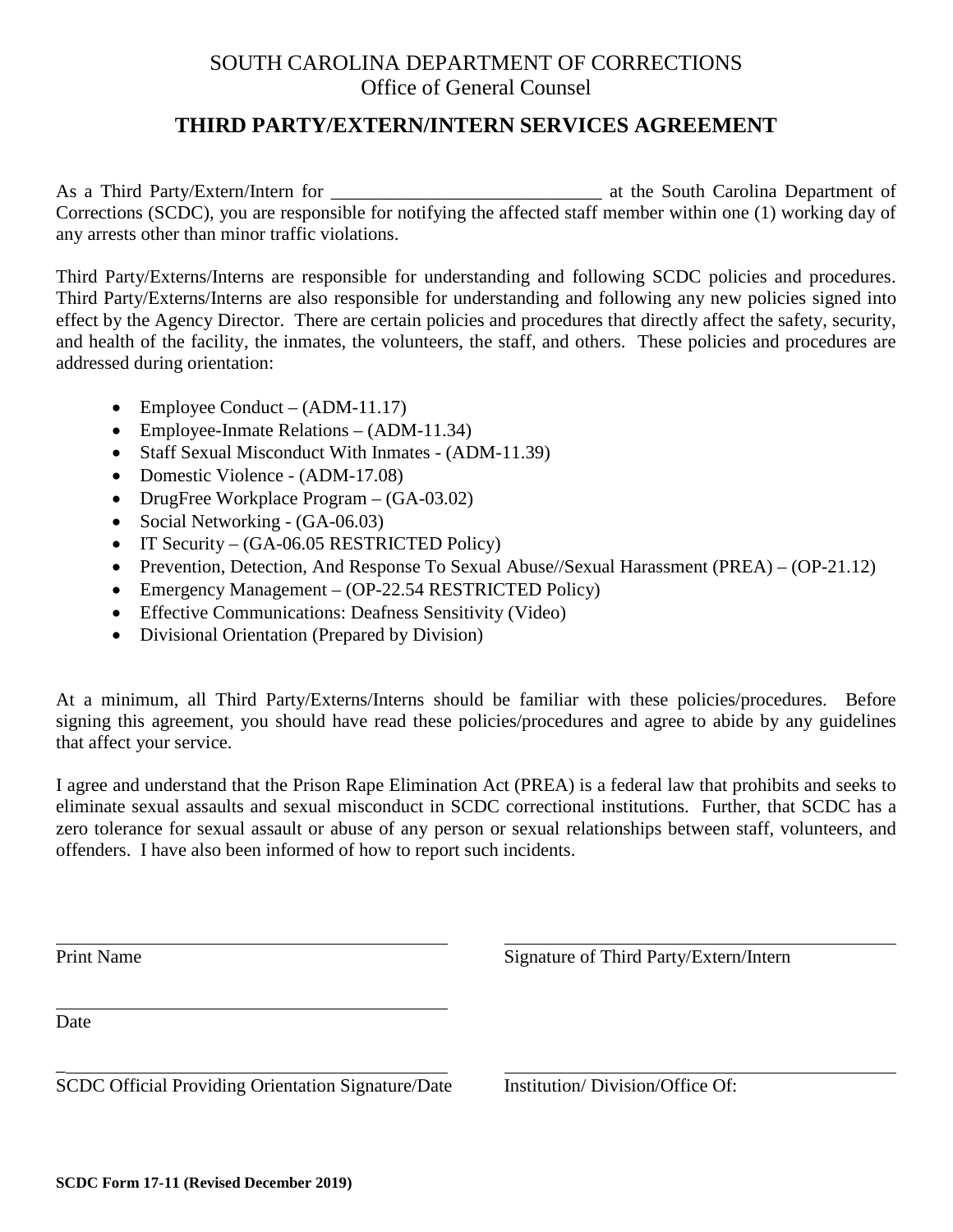## SOUTH CAROLINA DEPARTMENT OF CORRECTIONS DIVISION OF HUMAN RESOURCES MEMORANDUM

| TO:      | All SCDC Employees                                                  |
|----------|---------------------------------------------------------------------|
| FROM:    | Donnette Jeffcoat, Human Resources Director                         |
| SUBJECT: | Industrial HEMP/ Cannabidiol (CBD) Products and Random Drug Testing |
| DATE:    | March 27,2019                                                       |

With the recent proliferation of Industrial Hemp Products containing CBD in South Carolina, <sup>I</sup> wanted to caution SCDC employees that CBD is isolated from the cannabis plant, traditionally referred to as Marijuana, but more recently Hemp. CBD is one of approximately <sup>400</sup> compounds found in cannabis, the same plant that produces the psychoactive compound, delta-9-tetrehydrocannabinol (THC). While most CBD products claim to be less than 0.3% THC, which is classified as hemp, the products remain unregulated making the reported THC levels unreliable.

The Drug Enforcement Administration (DEA) states, "for practical purposes, all extracts that contain CBD will also contain at least small amounts of other cannabinoids. Although it might be theoretically possible to produce a CBD extract that contains absolutely no amounts of other cannabinoids, the DEA is not aware of any industrially-utilized methods that have achieved this result."

Since none ofthe CBD products sold over the counter have been approved by the U.S. Food and Drug Administration (FDA), there can be inconsistencies associated with the manufacturing, cannabinoid concentrations, and recommended dosing/serving size. These inconsistencies could lead to Hemp based products (oils, vapes, infused edibles, etc.) being utilized that contain THC in concentrations that could possibly lead to a "positive" reasonable suspicion or random urine drug test.

In accordance with SCDC's Drugfree Workplace Program GA 03.02, The South Carolina Department ofCorrections maintains <sup>a</sup> zero tolerance for all employees regarding the use ofillegal drugs. In order to promote this philosophy and to provide for a safe, secure, and drug free workplace, the Agency has established an Employee Drug Testing Program to assist in the detection and deterrence ofillegal drug use by employees. Employees found in violation ofthis policy will have their employment with SCDC terminated.

I strongly encourage all SCDC employees to use caution concerning the potential utilization ofHEMP products which could contain THC. Questions can be addressed to SCDC Employee Relations or SCDC Drug Testing.

\_\_\_\_\_\_\_\_\_\_\_\_\_\_\_\_\_\_\_\_\_\_\_\_\_\_\_\_\_\_\_\_\_\_\_\_\_\_\_\_\_\_\_\_\_\_ \_\_\_\_\_\_\_\_\_\_\_\_\_\_\_\_\_\_\_\_\_\_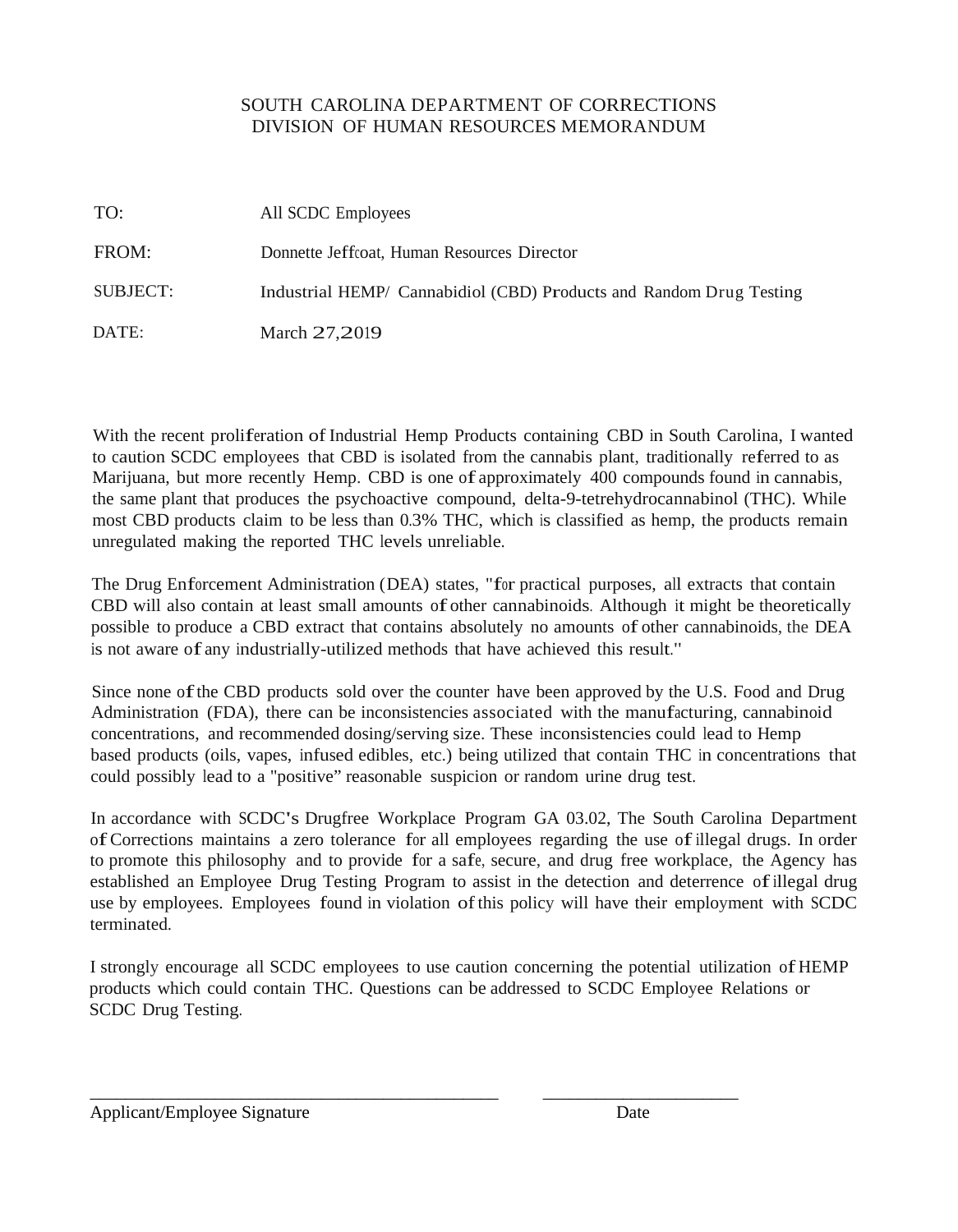# SOUTH CAROLINA DEPARTMENT OF CORRECTIONS

## TATTOO/GROUP AFFILIATION

| NAME:_                                                                                                                                                                                                                           |                                                                                                  | DATE:                                                                                                                                                                                                                          |  |  |
|----------------------------------------------------------------------------------------------------------------------------------------------------------------------------------------------------------------------------------|--------------------------------------------------------------------------------------------------|--------------------------------------------------------------------------------------------------------------------------------------------------------------------------------------------------------------------------------|--|--|
|                                                                                                                                                                                                                                  |                                                                                                  |                                                                                                                                                                                                                                |  |  |
| Please identify current or prior memberships or affiliations with any organizations, associations, or groups of<br>any kind, including any memberships, associations, or affiliations with any entity characterized as a "gang". |                                                                                                  |                                                                                                                                                                                                                                |  |  |
|                                                                                                                                                                                                                                  |                                                                                                  |                                                                                                                                                                                                                                |  |  |
|                                                                                                                                                                                                                                  | DO YOU HAVE ANY SCARS, MARKS, BRANDINGS OR TATTOOS? YES $\bigcirc$                               | NO()                                                                                                                                                                                                                           |  |  |
|                                                                                                                                                                                                                                  |                                                                                                  | I have NO visible tattoos $\bigcirc$ I have tattoos on face, neck, and/or head $\bigcirc$ I have visible tattoos $\bigcirc$                                                                                                    |  |  |
|                                                                                                                                                                                                                                  |                                                                                                  | If yes, please give location on your body and description of the tattoo, scar, and/or branding below.                                                                                                                          |  |  |
|                                                                                                                                                                                                                                  | If you have visible tattoos, please circle the number associated with the visible tattoos below: |                                                                                                                                                                                                                                |  |  |
| 1(LOCATION):_______________                                                                                                                                                                                                      |                                                                                                  |                                                                                                                                                                                                                                |  |  |
| 2(LOCATION):_______________                                                                                                                                                                                                      |                                                                                                  |                                                                                                                                                                                                                                |  |  |
| 3(LOCATION):_______________                                                                                                                                                                                                      |                                                                                                  |                                                                                                                                                                                                                                |  |  |
| 4(LOCATION):______________                                                                                                                                                                                                       |                                                                                                  |                                                                                                                                                                                                                                |  |  |
| 5(LOCATION):______________                                                                                                                                                                                                       |                                                                                                  |                                                                                                                                                                                                                                |  |  |
| 6(LOCATION):_______________                                                                                                                                                                                                      |                                                                                                  |                                                                                                                                                                                                                                |  |  |
| 7(LOCATION):______________                                                                                                                                                                                                       |                                                                                                  | (DESCRIPTION): We are a series of the series of the series of the series of the series of the series of the series of the series of the series of the series of the series of the series of the series of the series of the se |  |  |
| 8(LOCATION):_______________                                                                                                                                                                                                      |                                                                                                  |                                                                                                                                                                                                                                |  |  |
| 9(LOCATION):_______________                                                                                                                                                                                                      |                                                                                                  | (DESCRIPTION): Note that the second state of the second state of the second state of the second state of the second state of the second state of the second state of the second state of the second state of the second state  |  |  |
|                                                                                                                                                                                                                                  |                                                                                                  |                                                                                                                                                                                                                                |  |  |

By my signature below, I certify that I have *truthfully* and completely answered the above inquiries and acknowledge that I have a continuing obligation to advise the Human Resource Office of any additions or changes to the above inquiries.

Signature: 2008 Contract Contract Contract Contract Contract Contract Contract Contract Contract Contract Contract Contract Contract Contract Contract Contract Contract Contract Contract Contract Contract Contract Contract